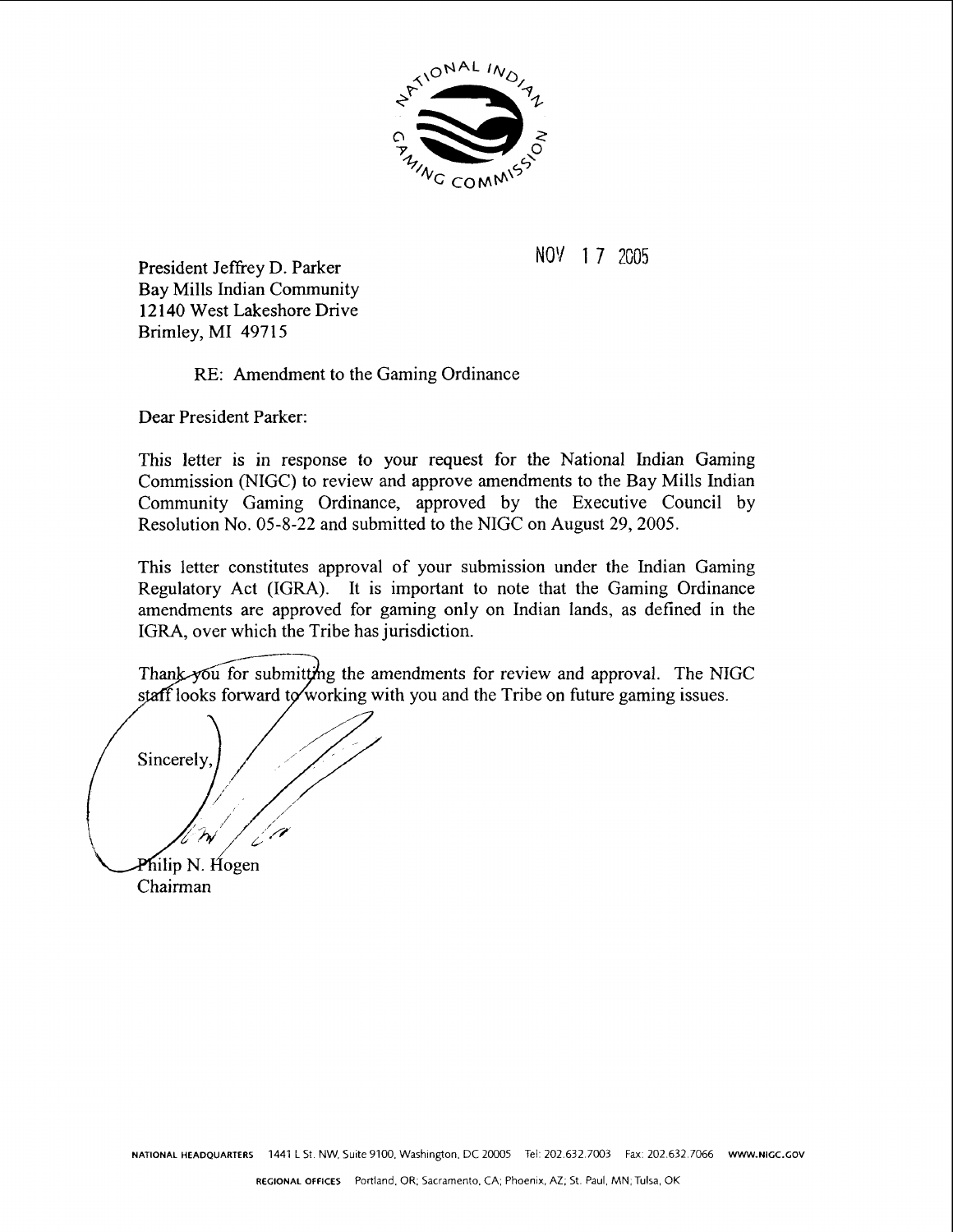

**Bay Mills Indian Community** 

**12 140 West Lakeshore Drive L**rimley, Michigan 49715 **(906) 248-3241 Fax-(906) 248-3283** 



 $A_{U_G}$  29 2005

# **RESOLUTION**

## **Resolution No. 05-8-22 Amendment to Gaming Ordinance**

- **WHEREAS:** The Bay Mills Indian Community is a federally recognized Indian tribe with a Constitution enacted pursuant to the Indian Reorganization Act of 1934, 25 U.S.C. sec. 461, et seq., and
- WHEREAS: The Tribe requlates gaming on its Reservation under a compact with the State of Michigan and under its Gaming Ordinance, and
- WHEREAS: An amendment to the Gaming Ordinance is determined appropriate to conform its contents to the Code of Ethics adopted by Gaming Commission and approved by the Executive Council as Game Rule 18.
- **NOW, THEREFORE BE IT RESOLVED,** that the Executive Council of the Bay Mills Indian Community hereby adopts the following amendments to the Gaming Ordinance, with deletions struck out and additions in italics:

# 4.11 **Membership.** \*\*\*

(C)  $\frac{Background \text{ Check}}{***}$ .

(4) S/he has a mernber of his immediate family employed as a key-empleyee primary management official by any tribal gaming establishment.

4.17 **Conflict of Interest.** No person shall serve as a Commissioner if s/he or any member of his immediate family is a key-employee primary management official or has a financial interest in any management contract or gaming  $\operatorname{supp}\nolimits\{y$  business, or if s $\acute{/}$ he has any other personal or  $\acute{/}$ legal relationship which places him in a conflict of interest.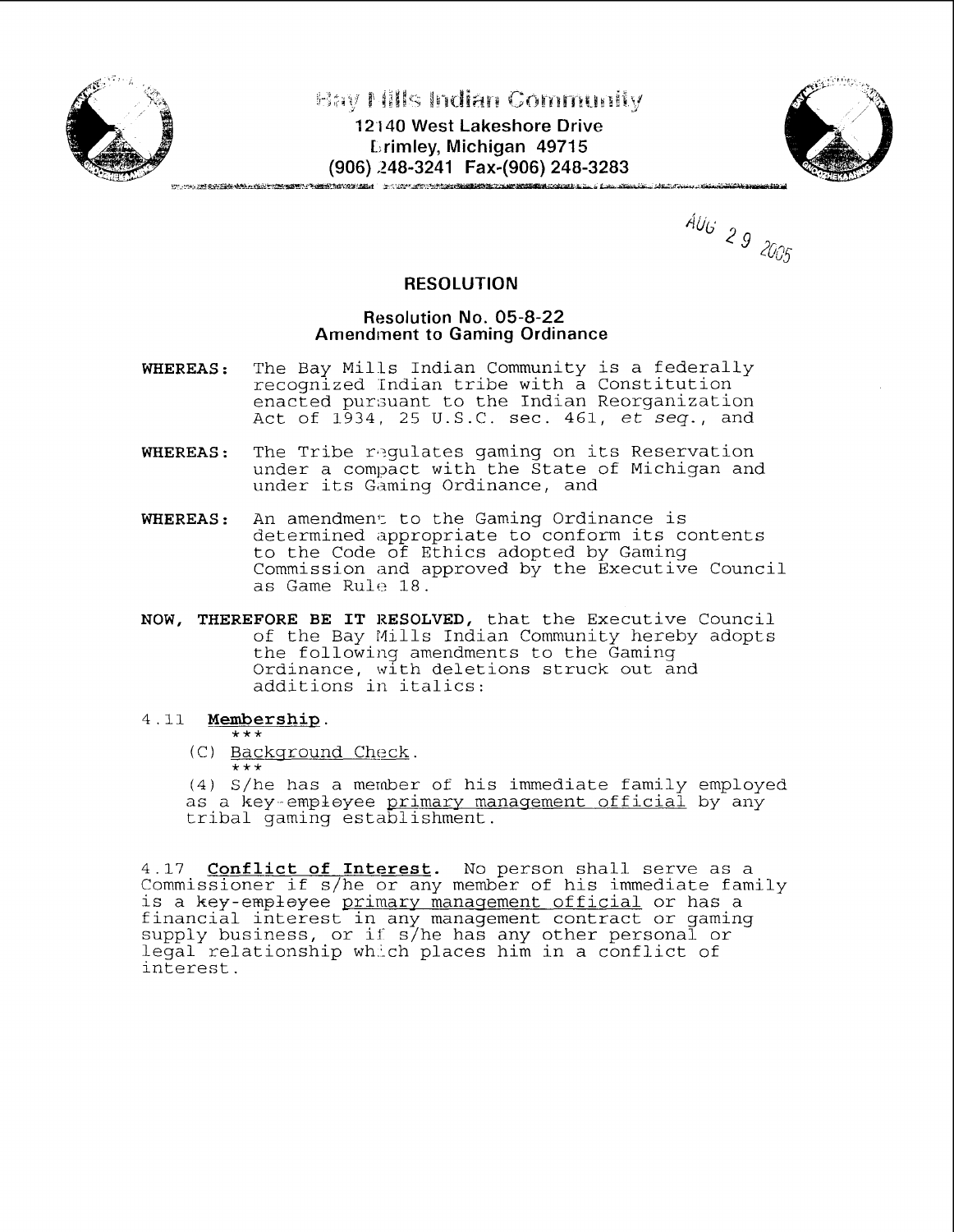**APPROVED** : **ATTEST** : Jeff/ey D. Parker, Presider<br>Bay Mills Indian Community Parker, President Gregory A) Parker, Secretar<br>Bay Mills Indian Community Parker, Secretary Executive Council Executive Council

#### **CERTIFICATION**

I, the undersigned, as Secretary of the Bay Mills Indian Community Executive Council, do hereby certify that the above resolution was adopted and approved at a meeting of the Bay Mills Indian Community Executive Council held at Bay Mills, Michigan, on the 22d day of August, 2005, with a vote of  $\frac{1}{2}$  for,  $\frac{1}{2}$  opposed,  $\frac{1}{2}$  absent, and  $\frac{1}{2}$ abstaining. As per provisions of the Bay Mills Constitution, the Tri3al President must abstain except in the event of a tie.

Gregory/A Parker,  $\mathbb{R}^2$ Secretary Bay Mills<sup>/</sup> Indian Community **Executive Council**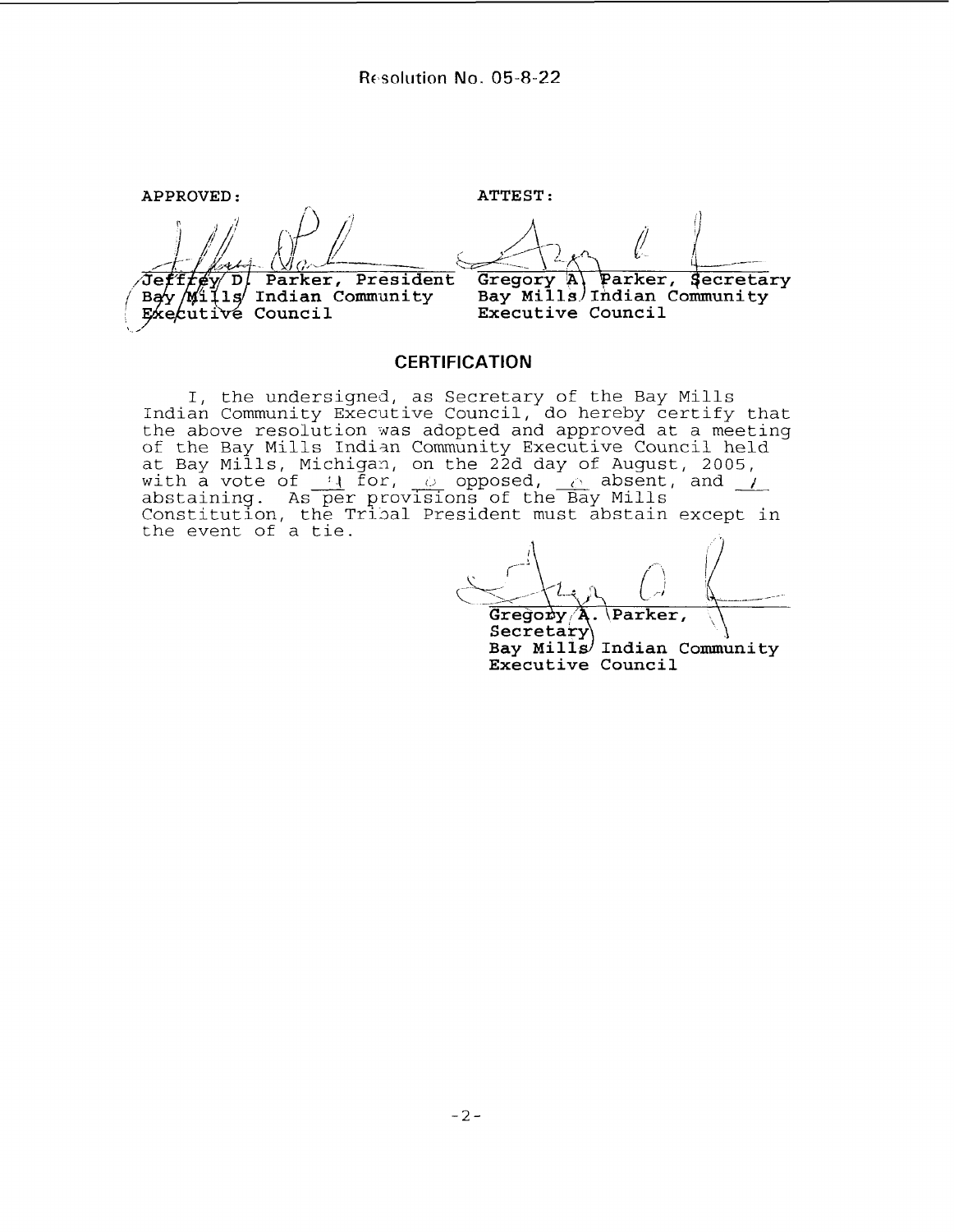(b) Threaten the effective regulation and control of gaming; or

(c) Enhance the dangers of unsuitable, unfair, or illegal practices, methods, or activities in the conduct of gaming; or

(2) S/he has been convicted of or entered a plea of nolo contendere to a felony or any gaming offense in any jurisdiction or to a misdemeanor within five (5) years of consideration for appointment involving a matter which would be a crime under the provisions of the Michigan Penal Code or the controlled substance provisions of the Michigan Public Health Code; or .

(3) S/he has a present interest in the conduct of any gaming enterprise or in any business which is licensed as a vendor to a gaming enterprise of the Tribe; or

(4) S/he has a member of his immediate family employed as a primary management official by any tribal gaming establishment.

4.12 Term **of Office.** Each Commissioner shall serve a term of four years, commencing on January lst, or until a successor Commissioner is appointed. On January 1, 1998, two Commissioners shall be appointed for a term of two years, and three Commissioners shall be appointed for a term of four years. Thereafter, all Commissioners shall serve four-year terms. The Council's appointment of any Commissioner who is not a member of the Executive Council shall be by resolution.

4.13 Ex **Officio Members.** At the direction of the Tribal Council, any member of the Tribal Council, any Tribal or Bureau of Indian Affairs employee or any other person may be designated to participate, without vote, in Tribal Commission meetings.

## 4.14 **Meetinss.**

(A) Reqular Meetings. The Tribal Commission shall hold at least two regular monthly meetings, which shall take place on the first and third Tuesdays of each month. If the meeting date falls on a holiday, it may be rescheduled to another date not in conflict with the regular meetings of the Executive Council on the second and fourth Mondays of each month.

 $(B)$  Special Meetings. Special meetings may be called at the request of the Tribal Council, the Chairman of